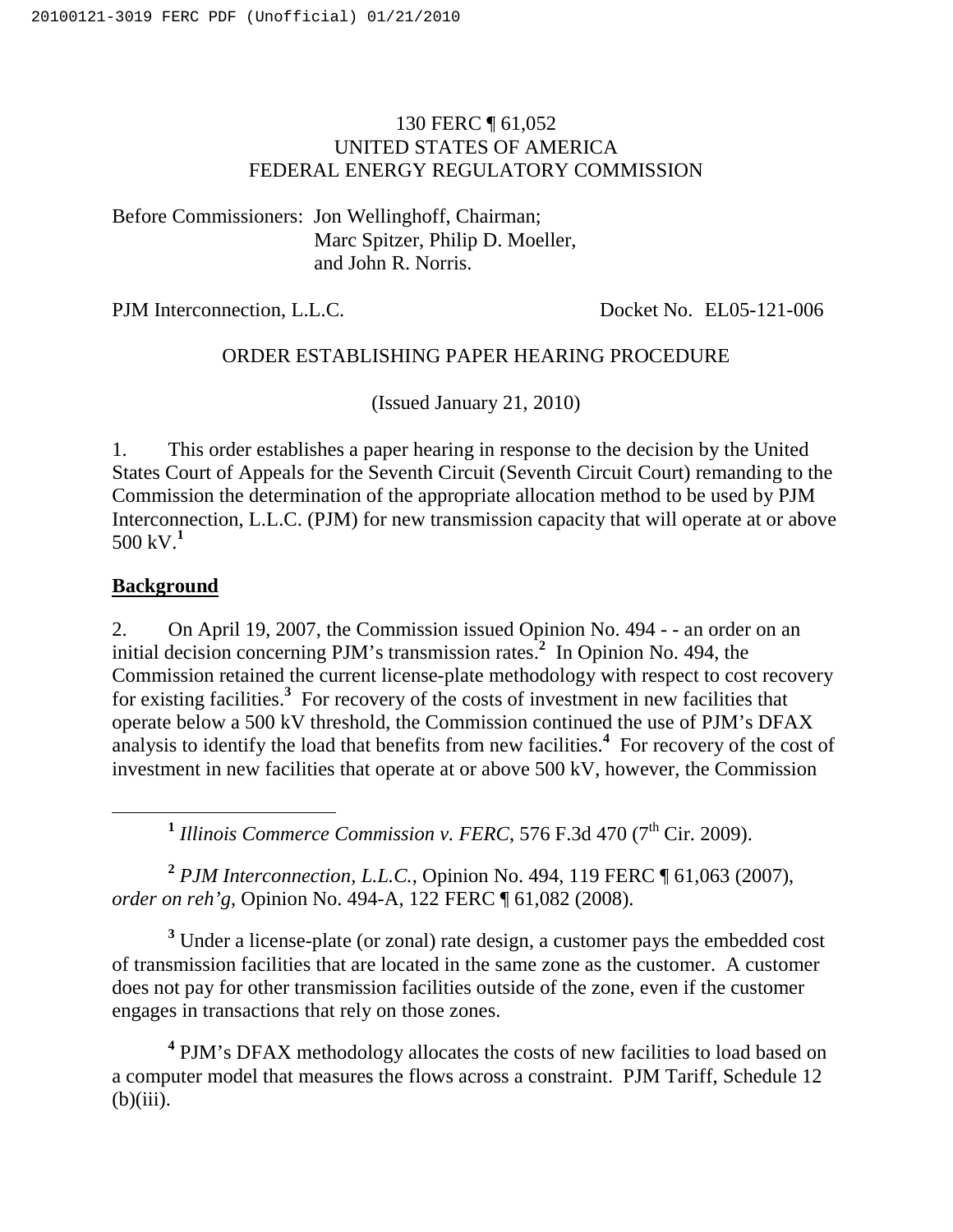adopted a postage-stamp cost allocation methodology. **<sup>5</sup>** Under this allocation methodology, the costs of all new facilities at or above 500 kV are allocated on a pro rata basis across all the transmission zones within PJM. The Commission reasoned that this postage-stamp cost allocation methodology would encourage development of backbone facilities benefiting the entire PJM region, would eliminate controversy over future cost allocations, and would be consistent with goals of the Energy Policy Act of 2005, which supports development of critical new transmission infrastructure. **6**

3. On August 6, 2009, the Seventh Circuit Court granted a petition for review regarding the use of a postage-stamp cost allocation methodology for new transmission facilities that operate at or above 500 kV. On October 20, 2009, the Seventh Circuit denied rehearing of its decision and, on October 28, 2009, remanded the case to the Commission for further proceedings.

4. In its August 6, 2009 order, the Seventh Circuit found that the Commission had not provided sufficient record evidence to justify its adoption of a postage-stamp cost allocation methodology for new transmission facilities that operate at or above 500 kV. The court concluded:

> FERC is not authorized to approve a pricing scheme that requires a group of utilities to pay for facilities from which its members derive no benefits, or benefits that are trivial in relation to the costs sought to be shifted to its members. "[A]ll approved rates [must] reflect to some degree the costs actually caused by the customer who must pay them." [citations omitted]. Not surprisingly, we evaluate compliance with this unremarkable principle by comparing the costs assessed against a party to the burdens imposed or benefits drawn by that party. **7**

5. The Seventh Circuit stated that the Commission had not justified the allocation of these costs on the basis of the reliability provided to the PJM system. The court recognized that, in an interconnected grid, "a failure in one part of the region can affect the supply of electricity in other parts of the network. So utilities and their customers in the western part of the region could benefit from higher-voltage transmission lines in the

**<sup>5</sup>** Under a postage-stamp methodology, all transmission service customers in a region pay a uniform rate per unit-of-service, based on the aggregated costs of all covered transmission facilities in the region.

**<sup>6</sup>** 119 FERC ¶ 61,063 at P 80.

**<sup>7</sup>** 576 F.3d 470 at 476.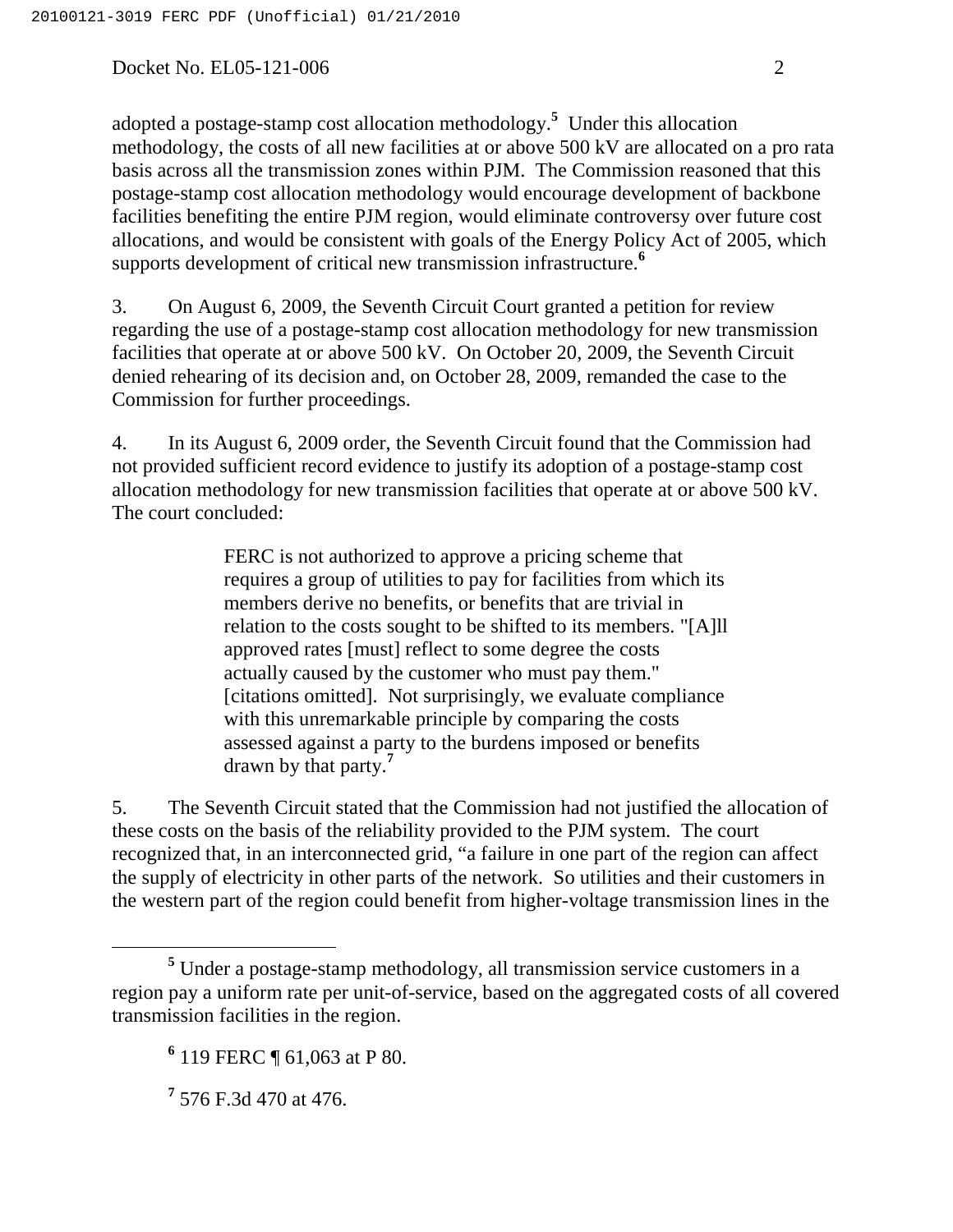east."<sup>8</sup> The court found, however, that "nothing in FERC's opinions in this case enables even the roughest of ballpark estimates of those benefits."<sup>9</sup>

6. The court observed that the Commission did find that a 500 kV transmission line has twice the capacity of a 345 kV line and that the reliability of 500 kV and above circuits in terms of momentary and sustained interruptions is 70 percent more reliable than 138 kV circuits and 60 percent more reliable than 230 kV circuits on a per mile basis. The court found, however, that the Commission "did not compare the reliability of a 500 kV line to that of a 345 kV line (the predominant sized line used in the Midwest), even though network reliability is the benefit that the Commission thinks the midwestern utilities will obtain from new 500 kV lines in the East." **10**

7. The court recognized that in comparing costs and benefits the Commission "does not have to calculate benefits to the last penny, or for that matter to the last million or ten million or perhaps hundred million dollars."<sup>11</sup> The court concluded that:

> If [the Commission] cannot quantify the benefits to the midwestern utilities from new 500 kV lines in the East, even though it does so for 345 kV lines, but it has an articulable and plausible reason to believe that the benefits are at least roughly commensurate with those utilities' share of total electricity sales in PJM's region, then fine; the Commission can approve PJM's proposed pricing scheme on that basis. For that matter it can presume that new transmission lines benefit the entire network by reducing the likelihood or severity of outages. But it cannot use the presumption to avoid the duty of "comparing the costs assessed against a party to the burdens imposed or benefits drawn by that party." **12**

### **Procedural Motions**

8. Exelon Corporation (Exelon) submitted a motion to establish a procedural schedule for a paper hearing on remand of the Seventh Circuit's decision. Exelon

**<sup>8</sup>** *Id.*  $9$   $Id.$ **<sup>10</sup>** *Id*. at 477. **<sup>11</sup>** *Id.* **<sup>12</sup>** *Id*. (citations omitted).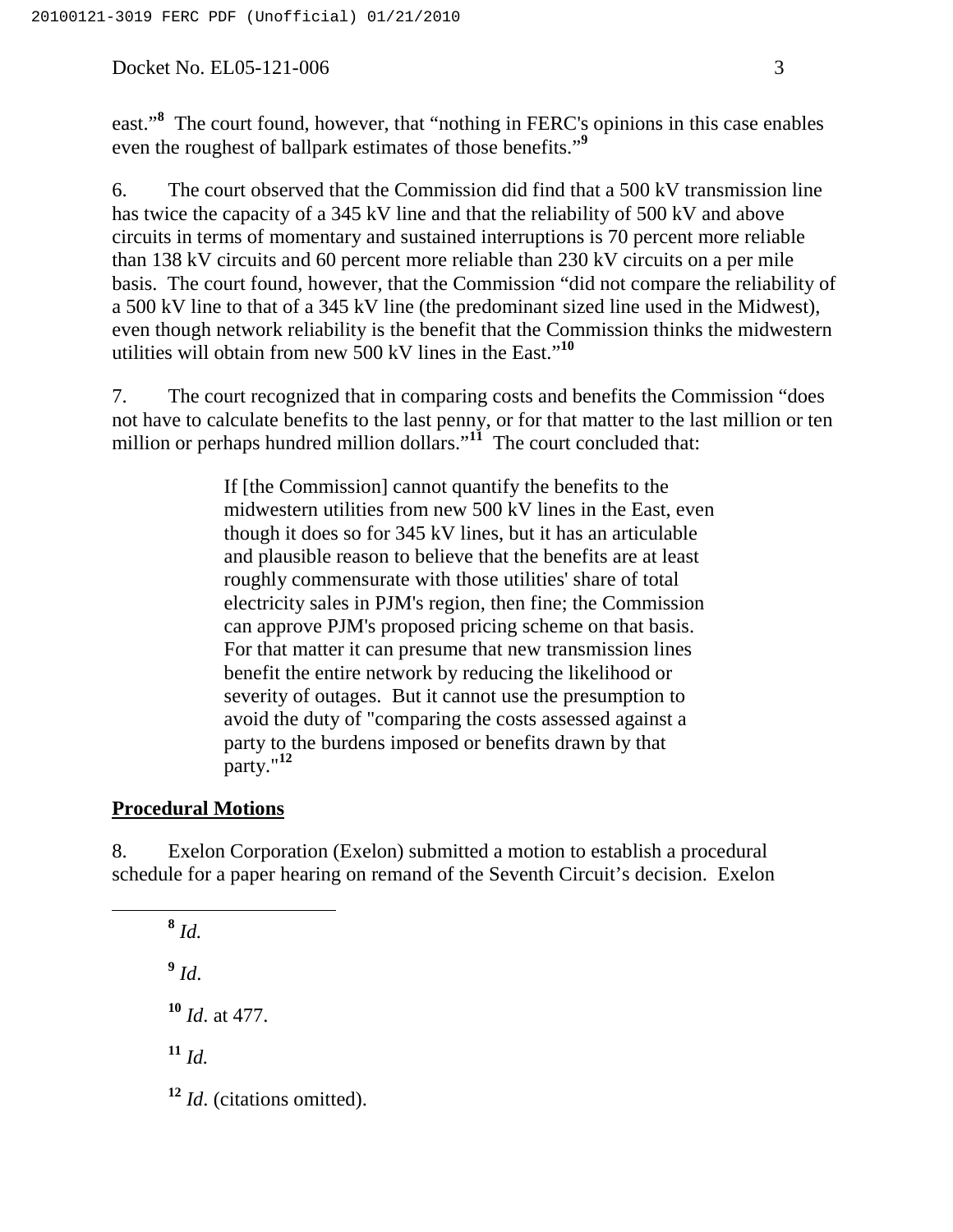suggests that the Commission enter an order setting a schedule for submission by the parties of (1) verified statements including any proposals for a cost allocation methodology; (2) verified answering statements; and (3) rebuttal comments.<sup>13</sup> The Indicated PJM Transmission Owners filed an answer to the motion. **<sup>14</sup>** The Indicated PJM Transmission Owners request that the Commission determine that no further hearing procedures are necessary in this case because the Commission has sufficient record evidence, supplemented by administrative notice of actions in other Commission dockets, to issue an order on remand addressing the concerns raised by the Seventh Circuit. **15** Alternatively, should the Commission decide that supplementation of the record is necessary on any particular point, Indicated PJM Transmission Owners suggest that the Commission can issue a more targeted order than that being sought by Exelon. The Illinois Commerce Commission (Illinois Commission), Public Utilities Commission of Ohio (Ohio Commission), and Exelon filed comments in response supporting paper hearing procedures. **<sup>16</sup>** The Illinois Commission, Ohio Commission, and Exelon requested discovery procedures, but did not indicate any specific information sought.

#### **Discussion**

9. We will establish paper hearing procedures to allow parties to supplement the record in this proceeding. We will first provide a 30-day period for PJM to provide certain information as discussed below to provide all parties with a framework on which to submit responses. Parties, including PJM, will then be given 45 days from the date of

**<sup>14</sup>** The Indicated PJM Transmission Owners include: Baltimore Gas and Electric Company (BGE); Old Dominion Electric Cooperative (Old Dominion); Pepco Holdings, Inc. on behalf of itself and its affiliates Potomac Electric Power Company, Delmarva Power & Light Company and Atlantic City Electric Company (Pepco); PPL Electric Utilities Corporation (PPL); Public Service Electric and Gas Company (PSEG); and Virginia Electric and Power Company.

**<sup>15</sup>** On November 25, 2009, BGE, Old Dominion, Pepco, PPL, PSEG and Southern Maryland Electric Cooperative (Supporting Companies) submitted a motion with a detailed discussion of supporting record evidence, asking that the Commission issue an order on remand based upon the existing record. The Illinois Commission, Exelon, and Dayton Power and Light Company filed comments in response, and the Supporting Companies answered.

**<sup>16</sup>** The Illinois Commission and Ohio Commission also support a formal discovery process.

<sup>&</sup>lt;sup>13</sup> Exelon suggests that the Commission should encourage informal discovery directed to PJM with appropriate procedures to make the information available to all parties.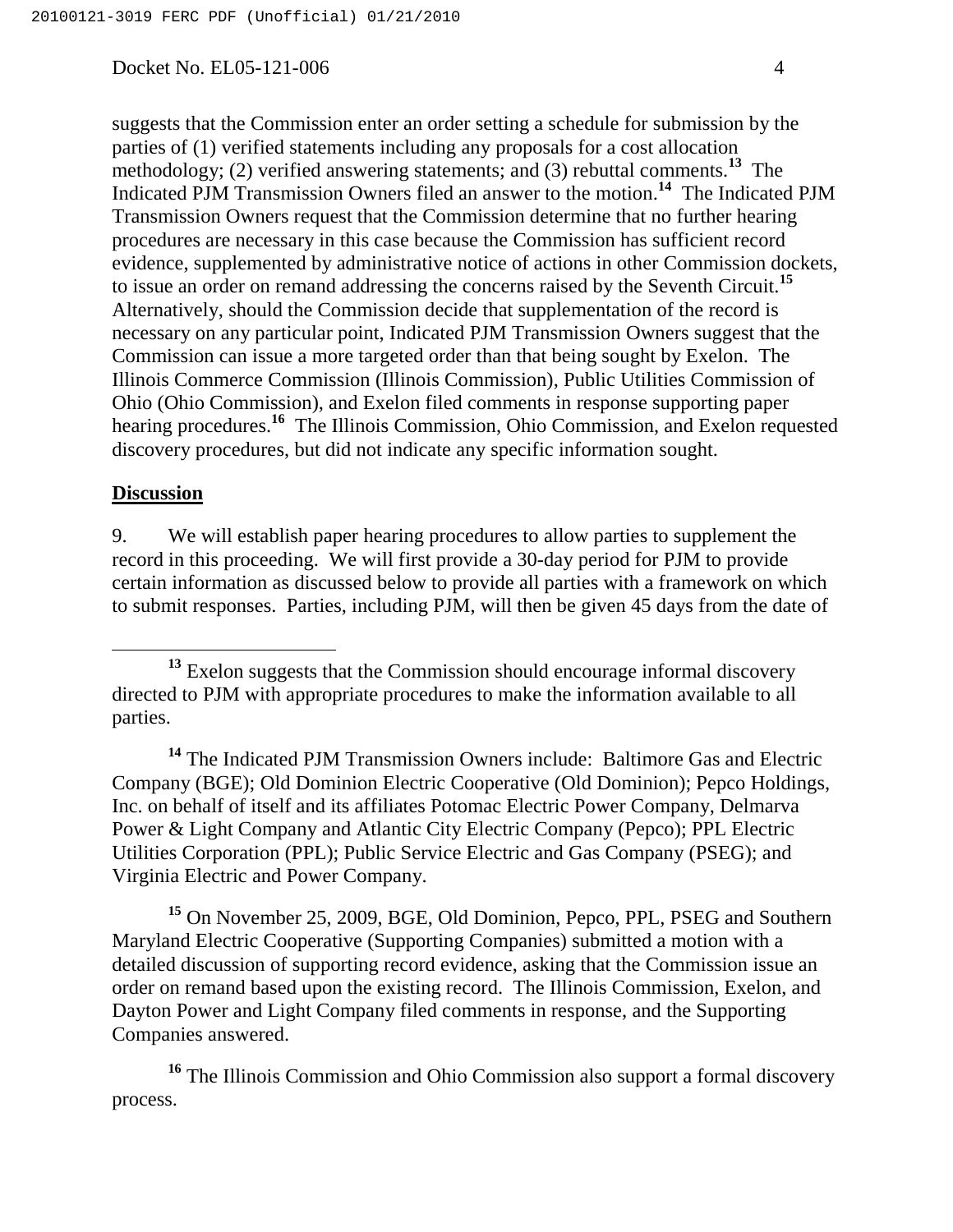PJM's filing to address the appropriate cost allocation methodology to allocate the cost of new transmission facilities that operate at or above 500 kV. Reply comments will then be due within 30 days. PJM and the parties are encouraged to provide studies, methodologies or other evidence to support their positions regarding the allocation of costs.

10. PJM should provide the following information:

A. The total costs that have been approved through PJM's Regional Transmission Expansion Plan (RTEP) process for facilities that operate at or above 500 kV (and necessary lower voltage facilities), and whose costs are assigned pursuant to Opinion No. 494. For these projects, calculate the total costs that have been assigned to each PJM zone, and estimate the total costs that would be assigned to each zone using PJM's DFAX methodology.

B. PJM manuals require that, in planning projects, it seek to optimize projects in order to reduce the cost of addressing individual reliability criteria. Describe how the optimization process is performed. Also, explain how PJM determines the relative priorities of resolving numerous reliability issues with one project. For 500 kV and above facilities, explain whether PJM could accurately determine the beneficiaries of a project that resolves numerous reliability issues using its DFAX methodology.

C. PJM's most recent RTEP report (2008), at P 5 states that:

Baseline thermal and voltage analysis encompasses an exhaustive analysis of all Bulk Electric System (BES) facilities for compliance with NERC Category A (TPL-001), Category B (TPL-002) and Category C (TPL-003) events. In addition, consistent with NERC standards TPL-004, a number of extreme events including those judged to be critical from an operational perspective as well as those defined in Table I of TPL-004 were evaluated for risk and consequence to the system.

Describe the types of anticipated reliability requirements addressed by the PJM RTEP (i.e., voltage, thermal, stability). Explain whether and how the DFAX analysis applies to the NERC reliability analyses listed above and any other reliability requirements. Explain whether the RTEP upgrades designed to address these reliability requirements also will address other reliability concerns. In particular, explain whether the geographic location or voltage level of an RTEP upgrade makes that upgrade more likely to address broader reliability concerns. Provide any relevant studies.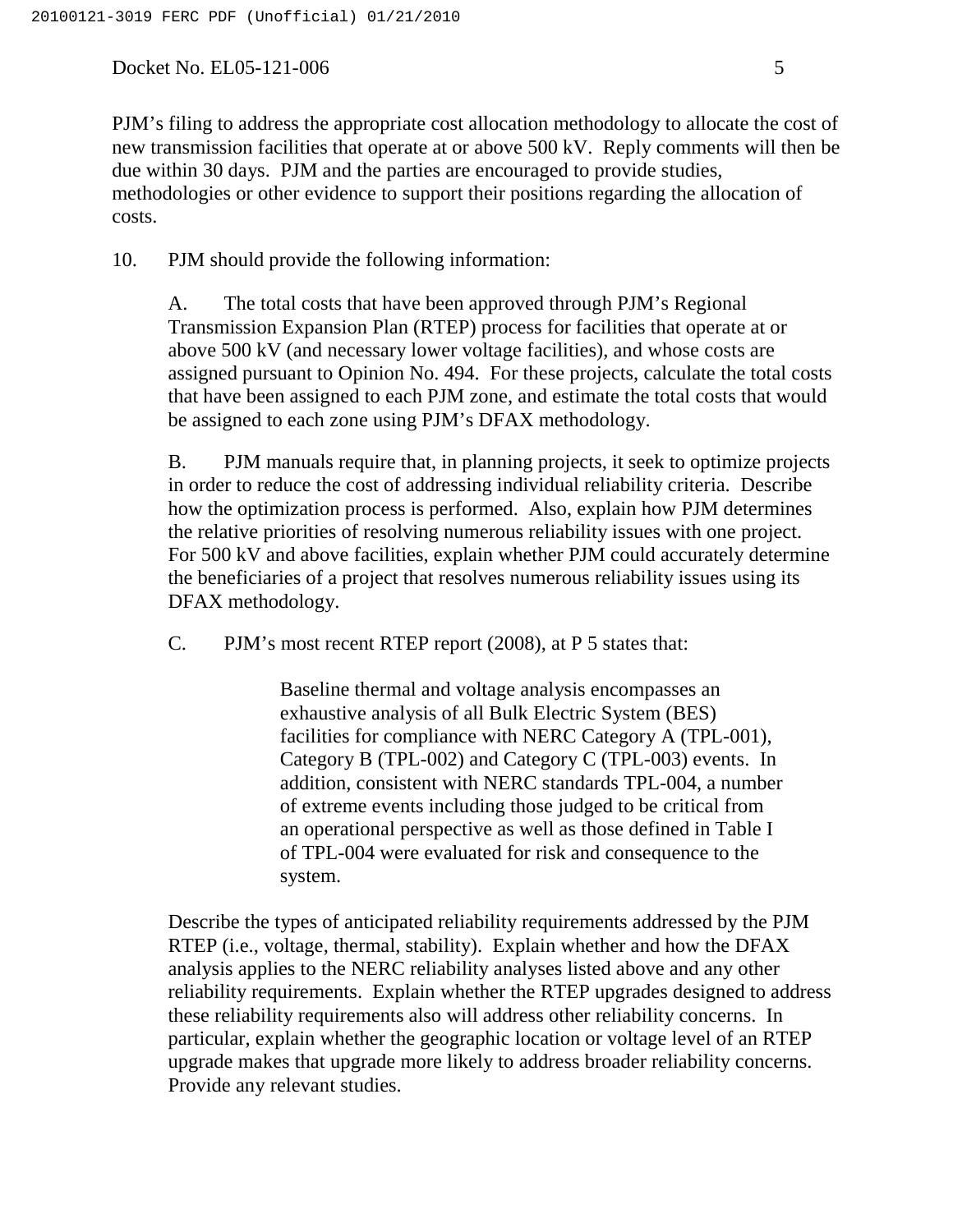D. In this proceeding, PJM recommended the adoption of a postage-stamp rate design for new 500 kV and above facilities.

1. Describe the benefits generated by such facilities that are not captured in the DFAX methodology used by PJM to allocate costs for lower voltage facilities. Indicate whether such lines provide reliability or economic benefits to the areas producing electricity.

2. Provide engineering or other studies showing any differences in regional benefits between 500 kV and lower voltage facilities (e.g., 345 kV and 230 kV).

E. Provide any existing engineering or other studies that indicate whether the modeling assumptions used in the RTEP analysis, such as the direction of flow, remain consistent or vary over time.

11. The following are some issues the Commission requests the parties, including PJM, to address in their comments.

A. What are the relevant types of benefits that transmission expansions that operate at or above 500 kV provide to various categories of market participants in PJM? What methodologies and system conditions should be assumed in assessing regional benefits for these reliability and economic projects and how should these benefits be measured? Describe the types of benefits that would be received, provide any studies or other analyses that quantify the magnitude of the benefits received by the various categories of entities, and explain the methodologies used in these studies or other analyses.

B. Explain whether the costs of transmission expansions operating at or above 500 kV and that are assigned pursuant to the methodology approved in Opinion No. 494 are expected to be roughly commensurate with the benefits received. If so, how should that calculation be performed? If not, how should the Commission address this issue?

C. Explain whether and how the DFAX methodology includes the NERC reliability requirements in the model used to determine the zones or areas that cause the need for, or benefit from, a particular project, including the NERC events, in particular TPL-004. Does the DFAX methodology capture all the benefits that are associated with addressing the NERC reliability requirements? If not, explain which events are not fully reflected in the analysis and why, and quantify any additional benefits.

D. Describe whether the PJM DFAX methodology would remain relevant over the useful life of facilities that operate at or above 500 kV.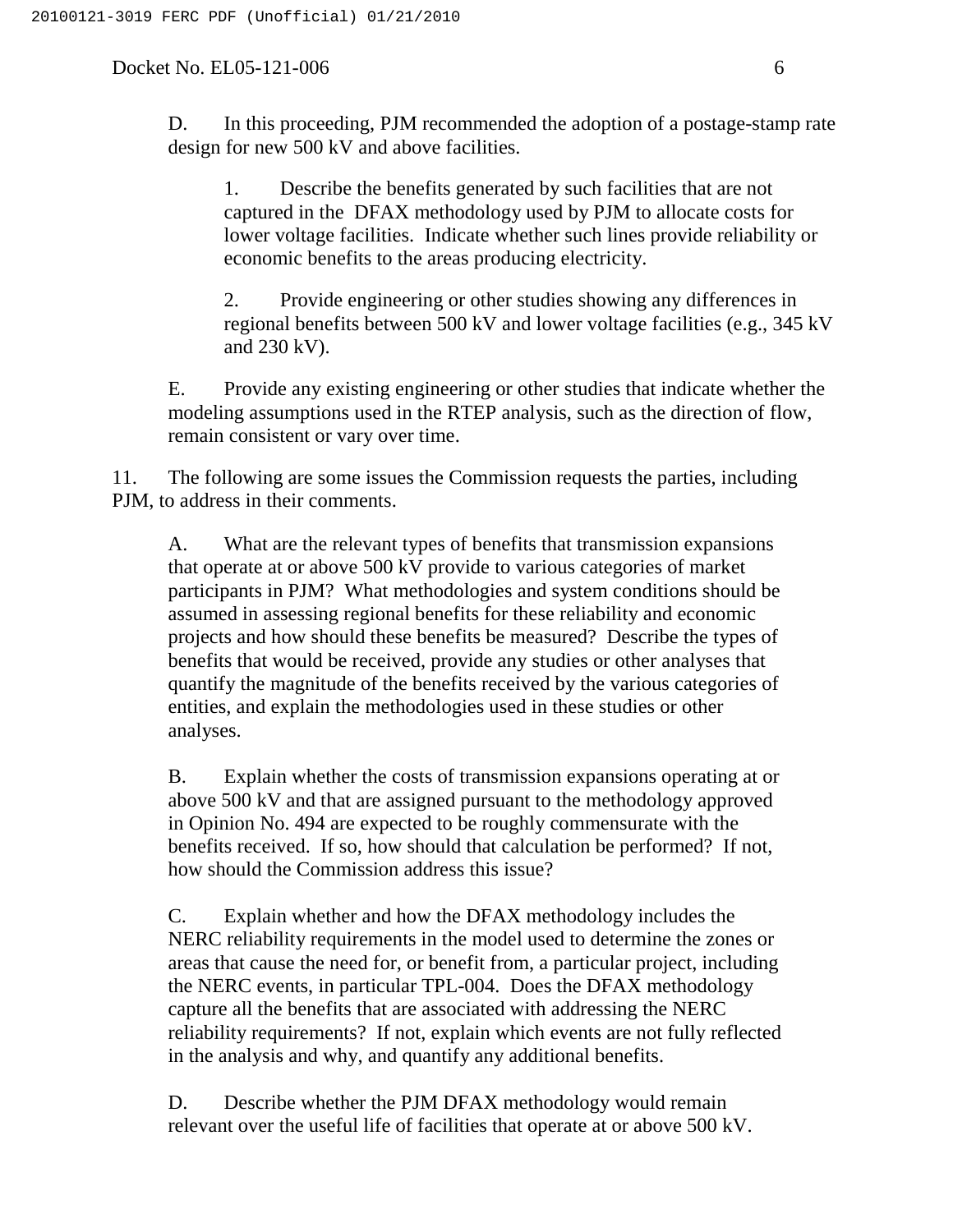1. Explain whether another methodology or assumption may better capture the reliability and economic benefits from these high voltage facilities over the useful life of the facilities.

2. Explain whether there is an engineering or other basis for developing cost allocation methods that distinguish between 500 kV or higher and lower voltage facilities.

E. Discuss whether, and if so, how strengthening a portion of the network by the addition of new transmission facilities that operate at or above 500 kV reduces risks posed to those other portions of the system that do not show up in the DFAX methodology? Include any supporting studies or other analyses.

F. For 500 kV or higher transmission projects, describe benefits, if any, that go beyond the specific reliability benefits or economic analyses that are included as part of the PJM RTEP study process. Provide any studies or analyses of the extent of such benefits, including geographic dispersion beyond what is included in the RTEP modeling. Describe how these benefits may change over the useful life of transmission infrastructure.

G. Are the reliability, economic, or other benefits of transmission expansions greater for customers located in areas that import electricity than for customers located in areas that export electricity?

1. Does the answer depend on the voltage level of the transmission expansion? Historically, how has the magnitude of the benefits of various categories of high-voltage transmission (e.g., 345 kV, 500 kV, and 765 kV) received by customers in areas that import electricity compared with that received by customers in areas that export electricity? What is the correlation between voltage level and regional benefits of transmission facilities?

2. Should the benefits of enhanced trade between import and export areas be measured solely in terms of lower electric prices or increased reliability, or does such trade provide other benefits? Should any such benefits go to both the areas generating electricity and those receiving it?

H. Examine whether the benefits associated with new 500 kV or higher transmission facilities would change if a change occurred to the historical flow pattern of electricity.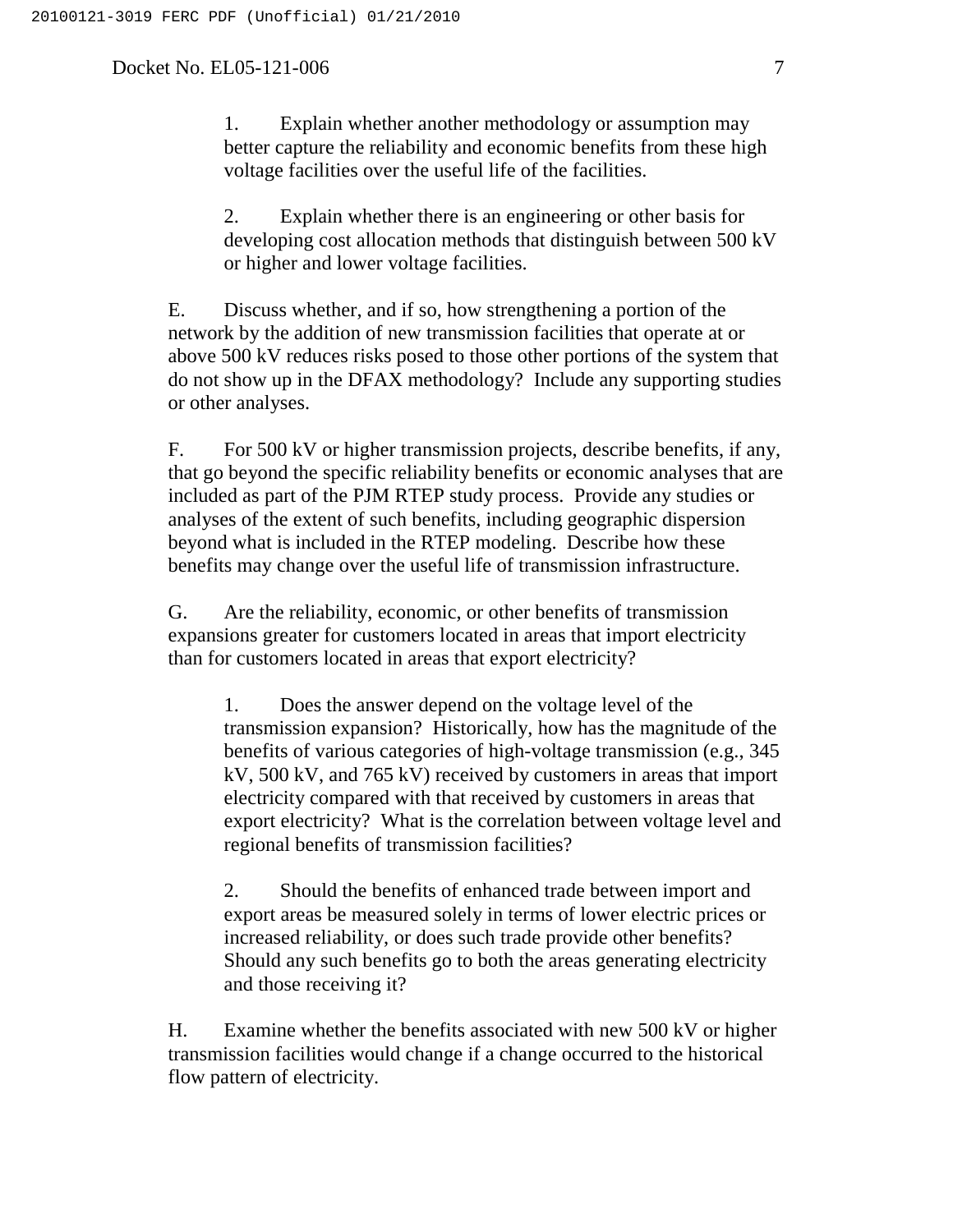1. Have areas that have historically imported or exported electrical energy remained importing or exporting areas over time, or have they changed from being one during some periods to the other during other periods?

2. Discuss whether changes over time in the relative fuel prices used for generation in different PJM regions affect the dispatch of generation and the patterns of flow within PJM. Explain whether such changes in flow affect the benefits derived from such higher voltage projects.

I. Since the adoption of Financial Transmission Rights (FTR) and Auction Revenue Rights (ARR) in PJM, how have the benefits of 500 kV or higher transmission upgrades been reflected in the value of the FTRs and ARRs associated with the upgrades and captured by the market participants that hold them? Provide any quantitative studies or analyses that support your answer, and describe the methodology used in such studies or analyses.

12. Parties are free to file comments and analyses not specifically requested above that are relevant to the Commission's obligation under the Seventh Circuit Court's decision.

### The Commission orders:

A paper hearing procedure is established as discussed in the body of this order. PJM is to file its comments within 30 days of the date of this order. Parties' comments are due 45 days from the date of PJM's filing and reply comments are due 30 days thereafter.

By the Commission. Commissioner Norris voting present.

 $(S E A L)$ 

Kimberly D. Bose, Secretary.